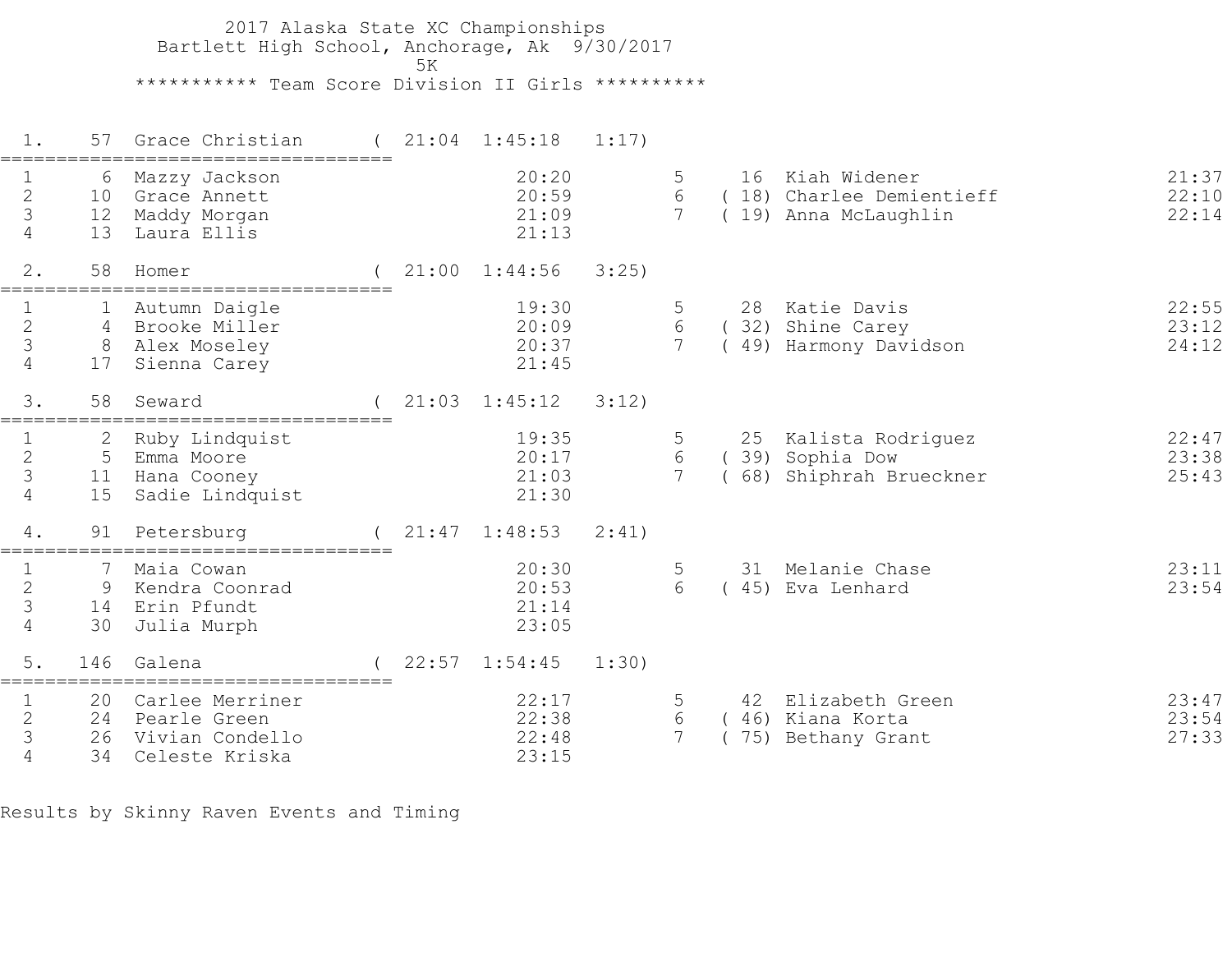2017 Alaska State XC Championships Bartlett High School, Anchorage, Ak 9/30/2017  $5K$  \*\*\*\*\*\*\*\*\*\*\* Team Score Division II Girls \*\*\*\*\*\*\*\*\*\* 6. 180 Anch Christian ( 23:19 1:56:31 5:16) =================================== 1 3 Tessa O'Hara 19:59 5 58 Carlisa Wood 25:15 2 29 Ashley Fuller 23:01 6 ( 65) Makenzie Hofacker 25:37 3 37 Mary Kate Parks 23:19 7 ( 73) Ji In Choi 27:08 4 53 Emily Tedrick 24:57 7. 205 Sitka ( 24:02 2:00:10 4:56) =================================== 1 22 Ayla McNeilley 22:30 4 50 Haley Bartolaba 24:24 2 23 Ella Lubin 22:33 5 74 Zofia Danielson 27:26 1 22 Ayla McNeilley 22:30<br>2 23 Ella Lubin 22:33<br>3 36 Sable Zehluber 23:17 8. 218 Mt Edgecumbe ( 24:03 2:00:13 3:05) =================================== 1 21 Brystel Charlie 22:21 5 62 Jaylyn Martinez 25:26 2 40 Laura Ekada 23:40 6 ( 66) Rebecca Hollander 25:39 3 41 Linda Rexford 23:47 7 ( 70) Jasmine Woods 26:02 4 54 Wolf Star Duran 24:59 9. 259 Unalaska ( 24:40 2:03:17 2:11) =================================== 1 35 Hailey Wilson 23:16 4 57 Abigail Go 25:13 2 48 Bridget Nalam 24:10 5 63 Kathryn Difuntorum 25:27 3 56 Julieanne Berikoff 25:11 10. 265 Nome-Beltz ( 24:39 2:03:14 1:39) =================================== 1 43 Starr Erikson 23:50 5 64 Akicyn Bahnke 25:29 2 47 Mary Fiskeaux 24:00 6 ( 71) Kaitlyn Tocktoo 26:07 3 51 Mallory Conger 24:37 7 ( 77) Daynon Medlin 29:56 1 43 Starr Erikson<br>2 47 Mary Fiskeaux<br>3 51 Mallory Conger<br>4 60 Ava Earthman

Results by Skinny Raven Events and Timing